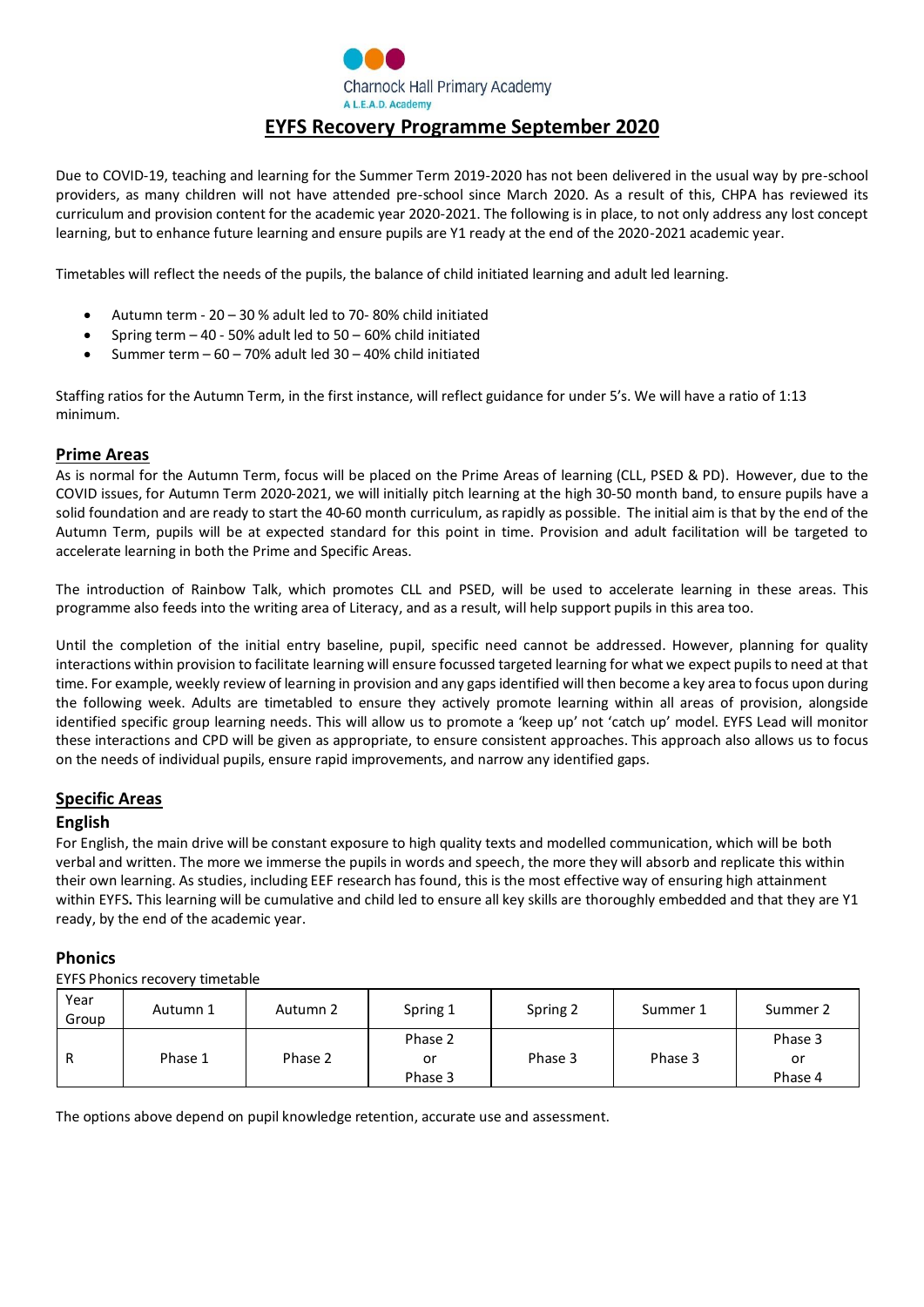# **Reading**

This links directly to the Phonics plan (previous page). Reading will be taught daily as part of reading comprehension sessions. This will be alongside individual weekly reads, group reading, daily story time and text based Literacy lessons.

| Year<br>Group | Autumn 1                                                                                                                                                  | Autumn 2                                                                                                                                              | Spring 1                                                                                                                | Spring 2                                                                                                 | Summer 1                                                                                                | Summer 2                                                                                                |
|---------------|-----------------------------------------------------------------------------------------------------------------------------------------------------------|-------------------------------------------------------------------------------------------------------------------------------------------------------|-------------------------------------------------------------------------------------------------------------------------|----------------------------------------------------------------------------------------------------------|---------------------------------------------------------------------------------------------------------|---------------------------------------------------------------------------------------------------------|
| R             | Rhyme and<br>knowing text<br>carries meaning<br>Sharing quality<br>texts<br>Introduce L to R;<br>1:1<br>correspondence<br>Reading Lilac<br>(30-50 secure) | Noticing initial<br>sounds when<br>reading.<br>Teach reading of<br>basic texts,<br>prediction etc.<br><b>Reading Pink</b><br>$(40 - 60)$<br>emerging) | Teach<br>comprehension<br>questions<br>alongside skills<br>of reading<br><b>Reading Pink</b><br>(40 - 60<br>developing) | Teach<br>comprehension<br>questions<br>alongside skills<br>of reading<br>Reading Red<br>(40 - 60 secure) | Teach<br>comprehension<br>questions<br>alongside skills<br>of reading<br>Reading<br>Red/Yellow<br>(ELG) | Teach<br>comprehension<br>questions<br>alongside skills<br>of reading<br><b>Reading Yellow</b><br>(ELG) |

## **Writing**

The introduction of Rainbow Talk, which promotes CLL and PSED, will be used to accelerate learning in these areas. This programme also feedsinto the writing area of Literacy, and as a result, will help support pupilsin this area too. By promoting this, it will feed into the teaching of sentence starters.

| Year<br>Group | Autumn 1                      | Autumn 2                                | Spring 1                                                                                     | Spring 2                                                                       | Summer 1                                                                                                                                                                               | Summer 2                                                                                                                                                                               |
|---------------|-------------------------------|-----------------------------------------|----------------------------------------------------------------------------------------------|--------------------------------------------------------------------------------|----------------------------------------------------------------------------------------------------------------------------------------------------------------------------------------|----------------------------------------------------------------------------------------------------------------------------------------------------------------------------------------|
| R             | Mark making<br>(30-50 secure) | Mark making<br>$(40 - 60)$<br>emerging) | Teaching basic<br>sentence<br>starters<br>Caption<br>modelling<br>$(40 - 60)$<br>developing) | Teaching basic<br>sentence<br>starters<br>Caption practise<br>(40 - 60 secure) | Teaching of<br>sentence<br>construction<br>including<br>spaces, full<br>stops, capital<br>letters<br>Writing of<br>phrases/<br>sentences<br>independently<br>and in provision<br>(ELG) | Teaching of<br>sentence<br>construction<br>including<br>spaces, full<br>stops, capital<br>letters<br>Writing of<br>phrases/<br>sentences<br>independently<br>and in provision<br>(ELG) |

### **Maths**

Maths provision in EYFS-R will focus upon embedding 30-50 months knowledge expectations before moving onto 40-60 months (the usual starting point). This speed of transition from 30-50 to 40-60 will be cohort dependent, based upon initial Baseline and ongoing Assessment. Focus upon 40-60 months provision, will however be no later than the start of Autumn 2, to ensure pupils are able to reach ELG expectations by July 2021 and be Y1 ready.

| Year<br>Group | Autumn 1                                                                                              | Autumn 2                                                                                                                           | Spring 1                                                                                                                                                                        | Spring 2                                                                                                                      | Summer 1                                                                                                                               | Summer 2                                                                                                               |
|---------------|-------------------------------------------------------------------------------------------------------|------------------------------------------------------------------------------------------------------------------------------------|---------------------------------------------------------------------------------------------------------------------------------------------------------------------------------|-------------------------------------------------------------------------------------------------------------------------------|----------------------------------------------------------------------------------------------------------------------------------------|------------------------------------------------------------------------------------------------------------------------|
| R             | Rote counting to<br>10<br>Introduce a<br>number a week<br>$1 - 3$<br>Basic patterns<br>(30-50 secure) | Rote counting to<br>20<br>Identify<br>numbers taught<br>Introduce a<br>number a<br>fortnight week 4<br>- 7<br>(40- 60<br>emerging) | Rote counting to<br>20<br>Visualisation of<br>numbers to 10<br>Identify<br>numbers taught<br>Introduce a<br>number a<br>fortnight week 8<br>$-10$<br>$(40 - 60)$<br>developing) | Rote counting to<br>20 and beyond<br>Identify<br>numbers taught<br>Introduce<br>numbers week<br>$11 - 20$<br>(40 - 60 secure) | Rote counting to<br>20 and beyond<br>Application of<br>numbers to<br>problem solving<br>including<br>doubling sharing<br>etc.<br>(ELG) | Rote counting to<br>20 and beyond<br>Application of<br>numbers to<br>problem solving<br>shape and<br>measures<br>(ELG) |

### **Parents**

To enable parents' full opportunity to contribute to their children's learning, we use the online learning journal 'Tapestry'. This enables us share achievements and expectations with parents, in addition to them contributing with evidence from home. We ensure that at all times, parents are a central part in bridging the gap of learning missed due to COVID-19.